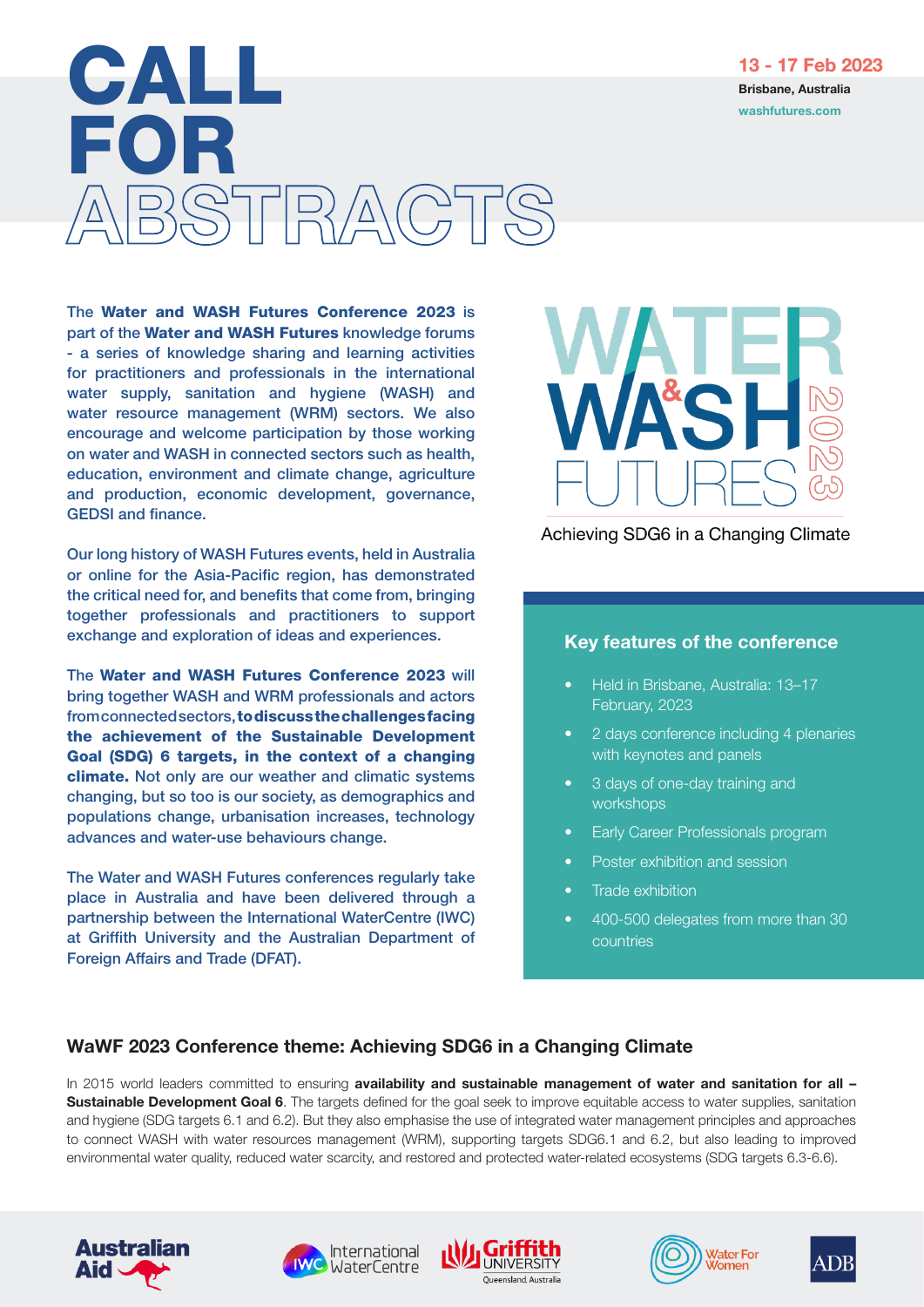

Whilst SDG6 is laudably ambitious, its success is challenged by climate change. Water-related natural disasters are increasing in frequency and intensity, with flood events damaging water and sanitation infrastructure, sea level rise contaminating freshwater resources, bush fires contaminating water sources, and droughts causing water scarcity for households and industry.

On top of this, other changes to our environment and society, such as population and cultural changes, combine with climate change to create very complex challenges for water management and WASH.

In March 2023, the world will again convene at the UN 2023 Water conference. The vision of the conference is, "Our watershed moment: uniting the world for water". A key message of that conference is that water is cross-sectoral and that partnerships between different water-users is critical, not only for the achievement of SDG6, but because water supports the achievement of many SDGs. Water has linkages with climate, energy, cities, the environment, food security, poverty, gender equality and health, amongst others.

Growing inequalities in WASH access adds further complexity and exacerbate existing vulnerabilities experienced by women, people with disabilities and other disadvantaged or marginalised people. These marginalised populations are forced to cope with a raft of impacts from climate change affecting many aspects of their lives, despite having lowered adaptive capacity because of gendered and social inequalities. Transformative approaches are required to address fundamental factors driving social inequalities in WASH and WRM.

Water supply services, from catchment to distribution to consumer to waste and reuse, and with linkages to sanitation and hygiene, must be designed to anticipate and withstand growing threats, address inequalities and continue to meet minimum standards over time. And, they must achieve this in the context of competing for water use with major water users and environmental needs, from increasingly scarce water resources.

### Success in achieving and sustaining SDG6 will depend on the use of integrated, inclusive and transformative approaches to WASH and water resources management.

The Water and WASH Futures Conference 2023 will build awareness of the imperative climate change brings to better linking WASH and WRM and will explore the common ground and practical linkages between the two sectors. We call on practitioners and professionals to forge new approaches to working together, including in partnership with stakeholders and

organisations from many other sectors, in pursuit of sustainable water and sanitation for all.

The conference themes have been designed to maximise opportunities for shared learning between practitioners, to spark debate and inspire action, and to contribute to improved knowledge and action for WASH and WRM in a changing climate in the Asia-Pacific.

## The WaWF 2023 Conference Committee is now calling for abstracts for:

- Conference oral presentations (days 1-2)
- Conference poster presentations (days 1-5)
- Training and workshop sessions (days 3-5)

## Themes of the conference

A conference program of oral presentations organised into specific thematic sessions will be developed based upon the abstracts accepted. Submitted abstracts must align with one or more of the following 6 themes. Note that abstracts may align with more than one numbered theme, and do not necessarily need to align with a specific topic listed under each theme.

The six priority themes are:

- 1. Tackling local water security and scarcity
- 2. Climate-resilient WASH in practice
- 3. Mitigating climate change through WASH and WRM
- 4. Improving hygiene practices in a climate-stressed and COVID19 world
- 5. GEDSI from inclusion to transformation in water management and WASH
- 6. Strengthening WRM and WASH enabling environments for resilient services and integrated approaches.









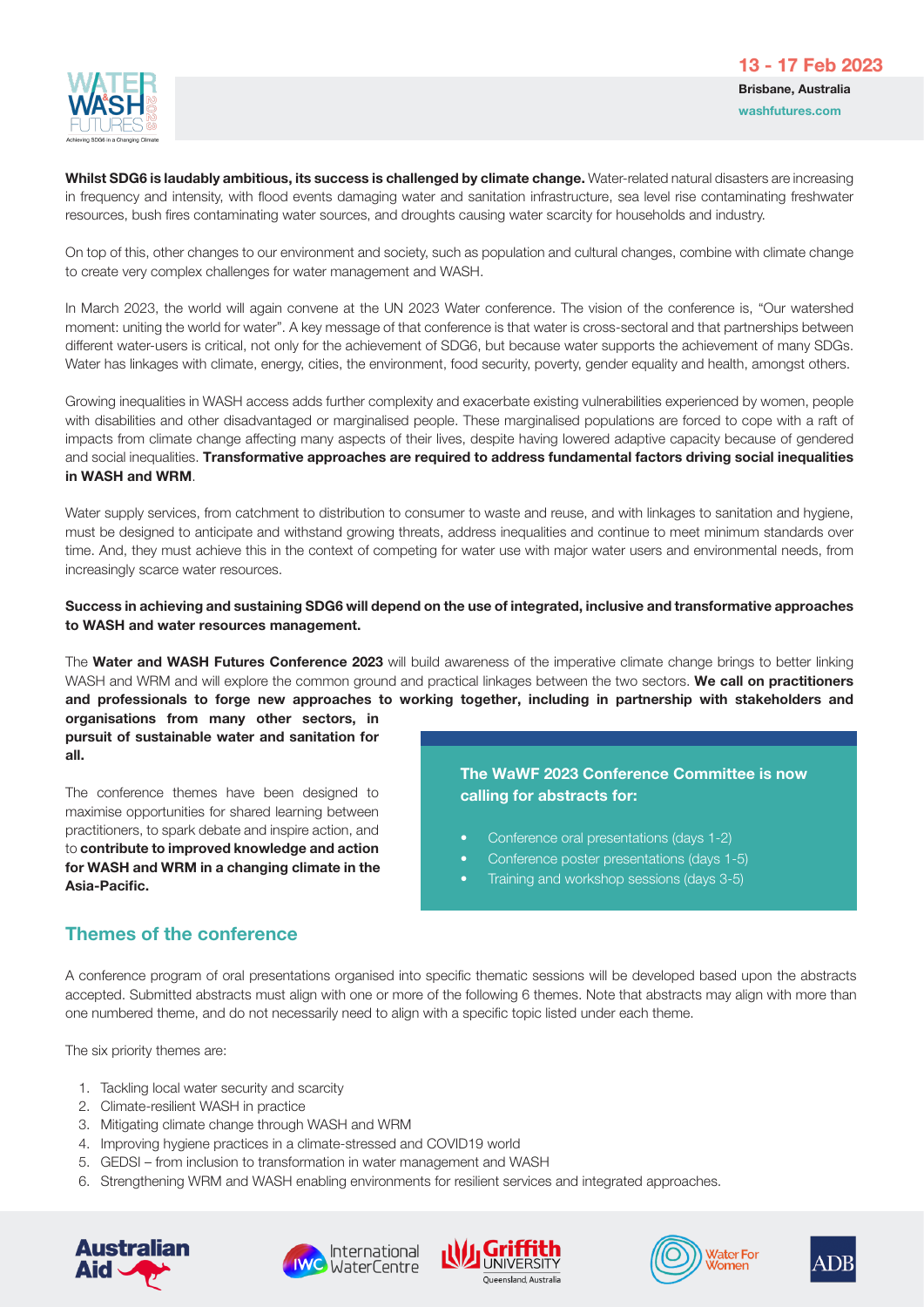

13 - 17 Feb 2023 Brisbane, Australia washfutures.com

To promote sharing and learning that is most useful to delegates, the conference is particularly interested to receive abstracts that address one of the six conference themes, as well also address the following cross-cutting issues:

- a. Practical integration of WASH and WRM
- b. Sustainability and scale (as key requirements for resilience)
- c. Community engagement, roles and behaviours
- d. Equality and social inclusion of marginalised people (such as people with disabilities, sexual and gender minorities, ethnic and religious minorities, people living in extreme poverty, or any other people marginalised by society).

### 1. Tackling local water security and scarcity

SDG6 sets clear targets for the world to manage water resources efficiently, meeting water demands for people, environment and production. Often those demands are competing and being able to balance them is an essential element of successful water management. There is a growing urgency to collaborate across sustainable water management and WASH as the frequency, severity and unpredictability of droughts, floods and other natural disasters increases with climate change, as does the risk of social conflicts. This is causing significant short- and long-term impacts to water local water security – particularly in terms of the availability and delivery of sufficient quantities of water with sufficient qualities to sustain livelihoods, well-being, and socio-economic development, and to protect against water-related disasters in a climate.

As more complex, inter-dependent challenges arise, so do new windows of opportunity to explore integrated approaches and innovative solutions. At the local level, where many water users are also water supply and resource managers, leveraging existing knowledge and participation are fundamental to sustaining local water security with peace and political stability, and in the face of climate change with its localised effects. But without connection to the management of land and water issues affecting whole water cycles and catchment, these critical local efforts can be undermined.

Abstracts that explore this theme are invited, including those relating to the following topics:

- Water cooperation with major water users such as agriculture to ensure water security for all - managing competing needs for shared resources and addressing power asymmetries
- Linking local-level water and sanitation planning with larger-level water resources and catchment management and catchment to improve local water security, including examples from Pacific Island Countries
- Managing local water supplies in the face of water scarcity: drought management, supply continuity planning, business continuity planning, water-use efficiencies, water conservation behaviours, and considering water-based links with sanitation and hygiene
- Water sensitive urban design, nature-based water management, integrated water management, water recycling and the circular economy in WASH and WRM
- Multi-scale and multi-utility decentralised and distributed water and sanitation systems as approaches to improving water security
- Access and use of climate information to support WASH service delivery by water resource and WASH managers (regardless of their scale of operation and jurisdiction)
- Addressing social exclusion in governance and management of water and WASH
- Community-based water management (e.g. sustainability of committees, addressing social conflict and other structural factors, engagement of youth in water leadership).

### 2. Climate-resilient WASH in practice

A range of climate-adaptation measures to WASH services are already being successfully implemented. Many of these seek to ensure the benefits are universal and socially inclusive, and are finding ways to manage with the high uncertainty about the nature of specific climatic changes. Sharing of lessons amongst WASH programmers and practitioners is needed given the urgency to adapt WASH systems for climate change, and timely given there are lessons emerging from progress already made to achieve this.

Whilst this a significant achievement and will deliver benefits for many people and communities, the scale and nature of WASH adaptations are currently insufficient to adequately respond to the growing challenges of climate change - they are incremental rather than transformative. Further exacerbating this incremental change is the inequalities in adaptation progress that is emerging: the largest adaptation gaps exist among lower income population groups, who often have a lower capacity to cope with climate impacts and a higher exposure to climate hazards. A shift to transformative WASH adaptations to climate change is required if universal WASH adaptation is to be achieved. This means there is a clear need for WASH policies and practices that support transformation that is, address underlying social and political aspects that are driving inequitable, short-term, unsustainable and small-scale WASH adaptation.









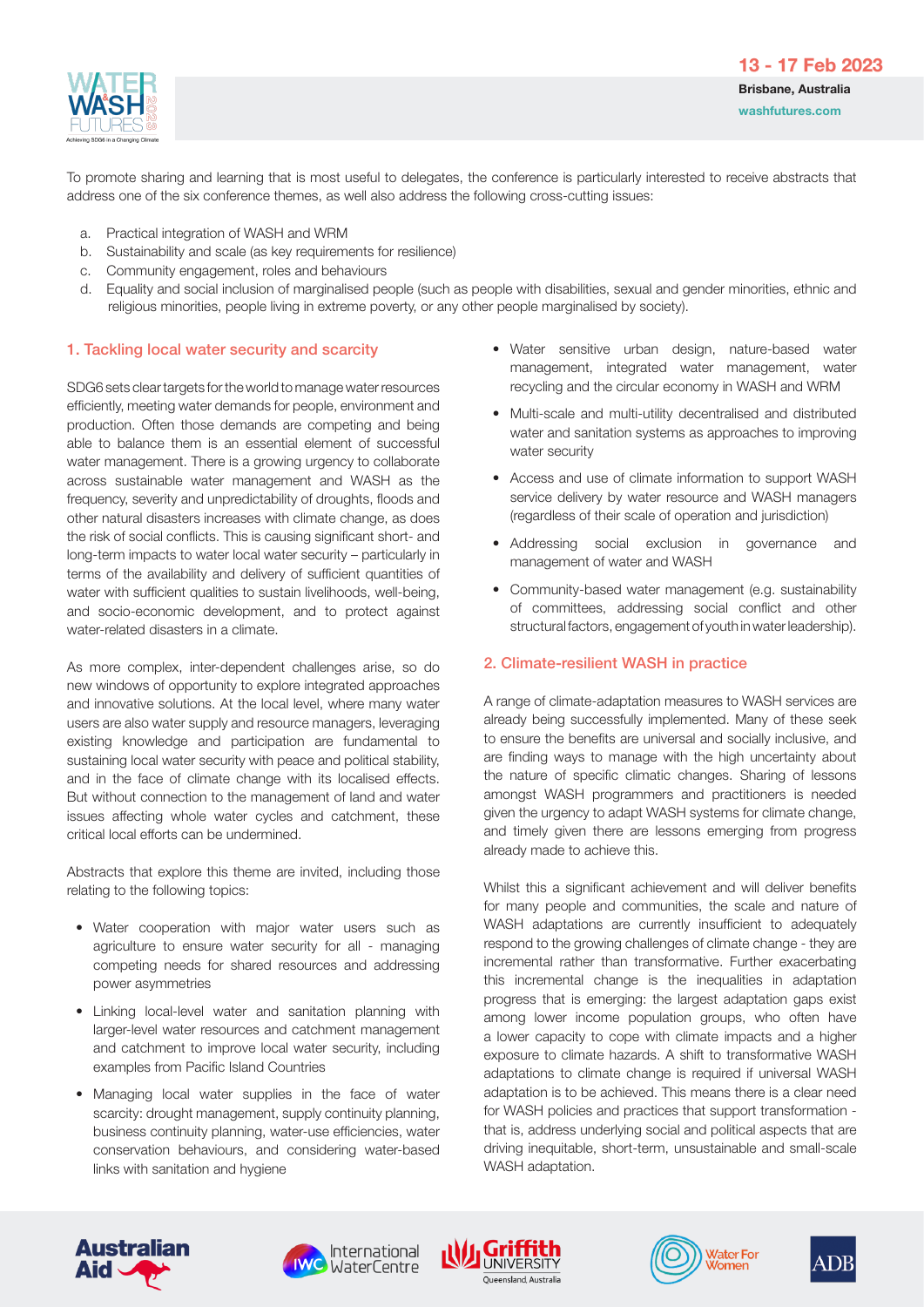

Abstracts that explore this theme are invited, including those relating to the following topics:

- Climate-resilient WASH practices, policies and services, especially examples at scale, in rural and urban areas, informal settlements, challenging environments, schools and healthcare facilities
- Collaboration between WASH and other sectors (particularly WRM, health, and/or food), and/or other groups such as Rights Holder Organisations (RHOs) on implementing climate change adaptations, especially transformative WASH adaptations, to strengthen WASH resilience alongside gender and social inclusion, livelihoods and economic development, education, and other societal needs
- Behaviour change approaches that support climate resilient WASH outcomes, at any level of setting (e.g. individuals, households, communities, schools, healthcare facilities, mass populations)
- Integration of climate resilient WASH with disaster risk reduction, particularly examples from the Pacific Islands where this is well-developed
- Practice and policies that support transformative WASH adaptations, addressing political and societal economies of WASH as well as longer-term risks of climate change
- Nature-based solutions/approaches to strengthening WASH resilience, especially to climate change.

### 3. Mitigating climate change through WASH and WRM

Climate change mitigation is at the forefront of efforts to maintain global warming at or below 1.5°C, the scenario outlined by the Intergovernmental Panel on Climate Change (IPCC) as required to avoid significant risks to natural and human systems, and water has a key role to play in these efforts. Water resource management and WASH services will be a critical feature of our transition to net-zero climate emissions because global water use, storage and distribution, together with the lack of wastewater treatment, contribute 10% of global greenhouse gas emissions. Net-zero water resources and WASH should be considered a minimum, and technologies and processes need to be further explored to achieve net negative emissions. In addition, future financing of sustainable development, including development of water resources and WASH systems, will increasingly require these sectors to demonstrate clear and achievable pathways to net-zero climate emissions; failing to address this requirement may significantly reduce financing for sustainable development.

Although there are positive efforts toward climate mitigation,

net-zero emissions and renewable energy by many water utilities in higher income countries, we need to progress similar commitments in low-middle income countries. Most WASH policy and practice to date has focused on climate adaptation, as described above, and there is important work for those involved in WRM and WASH to determine, communicate and act on the ways WASH and WRM mitigate and slow the rate of climate change.

Abstracts that explore this theme are invited, including those relating to the following topics:

- The need and role of WASH and water resource management sectors in contributing to climate mitigation
- Policies and practices for WASH and water resource management to achieve net-zero climate emissions, from local community-based solutions to city-wide, catchment or country level actions to reduce and/or offset emissions and increase carbon storage
- Low-emission WASH infrastructure solutions and services that reduce energy consumption and environmental impact
- Climate-supportive behaviours, such as reducing contaminant runoff, reducing water use, wastewater reuse, recycling, protecting wetlands and water sources
- Applying circular economies to water resource management and WASH, to support restoration and regeneration over the long-term
- Linking water sector policy reform, including regulating climate emissions and restricting financing options, to actions plans and commitments to climate change
- Applying nature-based solutions and approaches to WASH and water management for climate mitigation outcomes
- Analysis of water resources and WASH carbon footprints, including emissions from different types of WASH services and systems
- Influencing and advocacy efforts for climate change mitigation, for example, engagement in national policy and planning and including climate change in training and capacity building
- Cross-sectoral partnerships, beyond water resources and WASH, supporting integrated approaches to climate mitigation.

### 4. Improving hygiene practices in a climate-stressed and COVID-19 world

The ongoing COVID-19 pandemic emphasised the critical role of safe personal hygiene, especially hand hygiene, as an









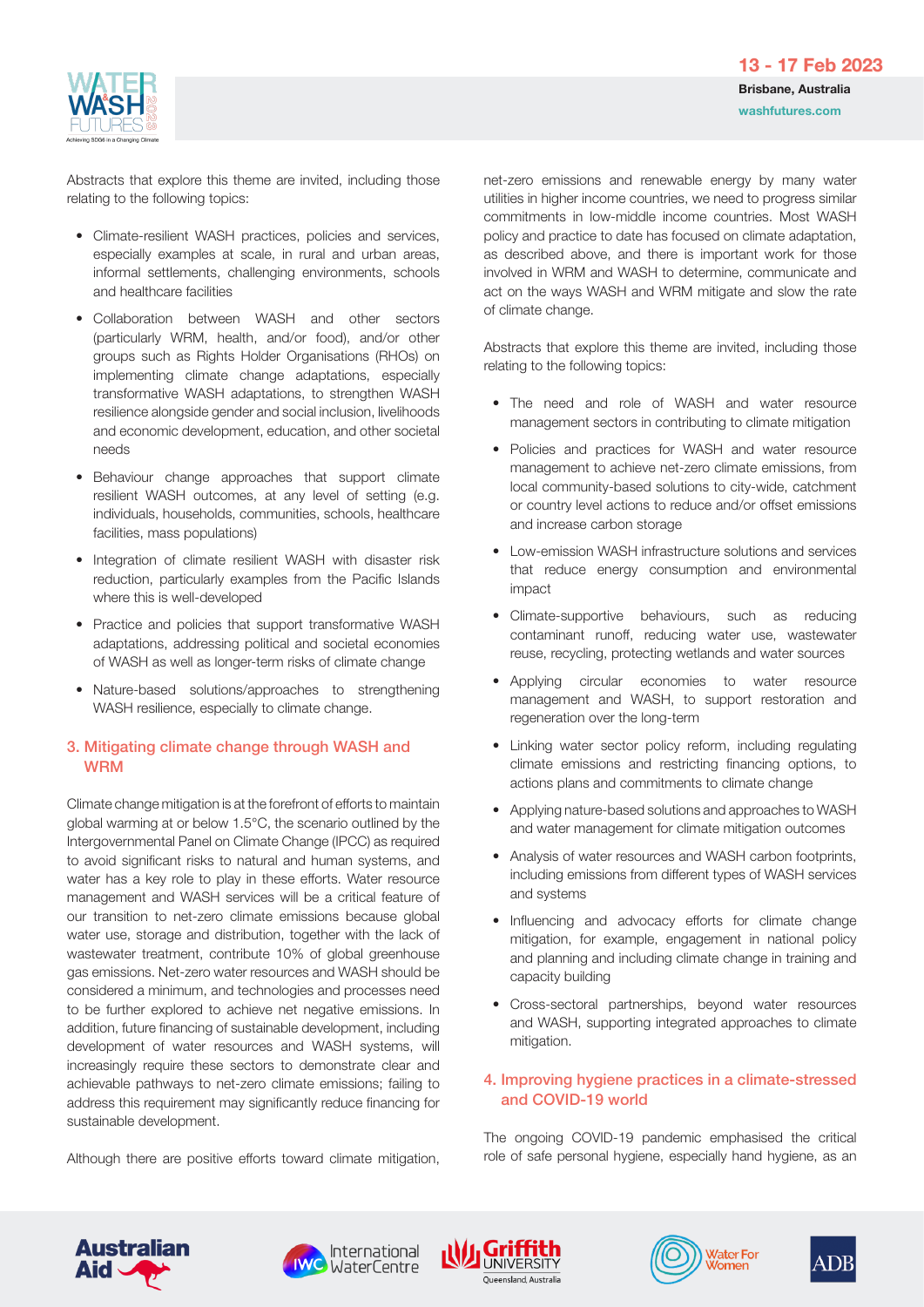

essential preventative health intervention for mitigating some of the impacts of infectious diseases. It also highlighted the ongoing inequities in access to hygiene services, the need for longer-term responses and the increased pressure placed on health services. With the increasing impacts of climate change, natural disasters and water security challenges influencing people's attitudes and access to water used for hygiene, these issues will be compounded.

WASH actors in the full range of WASH settings, from health facilities and schools to public places, communities and cities, will need to be able to sustain safe hygiene practices during these emerging challenges and crises. This means promoting and sustaining handwashing and personal hygiene and sanitation practices, as well as water hygiene practices required for safe water consumption.

This session will focus on sharing lessons and evidence from recent experience to inform future responses towards ensuring hygiene services and behaviours that are resilient, adaptive, safe and inclusive in a climate-stressed world.

Abstracts that explore this theme are invited, including those relating to the following topics:

- Promoting good handwashing behaviour or safe drinking water practices at scale
- Improving hygiene practices and infection prevention and control in health care facilities
- Improving WASH behaviours and learning safe hygiene practices in schools and public places
- Delivering hygiene messages that promote lasting behaviour change during emergencies and in increasingly water-stressed environments
- Identifying underlying norms that contribute to ineffective and unsustainable hygiene behaviours
- Developing strategies to shift harmful gender and social norms that contribute to inequalities relating to hygiene (for example, leveraging rather than challenging norms in hygiene behaviour change campaigns).

Evidence of changed behaviours and practices associated with supported responses in the context of rapid or slow onset disaster settings will be particularly encouraged. The session may be used to inform a workshop focused on understanding the implications for future interventions that seek to improve hygiene practices and handwashing behaviour to build resilience to future health and climate related threats.

### 5. GEDSI – from inclusion to transformation in water management and WASH

This theme will explore the importance of gender equality, disability and social inclusion (GEDSI) in WRM and WASH, both in terms of meeting the WASH needs of everyone all the time, but also in terms of managing and governing these systems. The twin focus on "leaving no-one behind" and "empowerment of women and marginalised populations" are both interdependent and central to achieving the SDGs. Climate change, together with parallel societal and demographic changes, will further exacerbate inequalities, making our attention to GEDSI even more time-critical.

However, if we are to ensure sustainable and equitable outcomes in WRM and WASH, we must go beyond just inclusion in WASH and WRM activities and services, and seek to be transformative in our approaches. This requires addressing fundamental barriers to social inclusion. As WASH and WRM practitioners, we must identify what these transformative approaches look like in a changing climate.

Abstracts that explore this theme are invited, including those relating to the following topics:

- Approaches to understanding marginalisation and supporting empowerment and engagement of populations with different identities to build more climate resilient communities
- Inclusive partnership models for example those working with rights-holder organisations, local networks, coalitions, think tanks etc.
- Supporting transformative change, building diversity, equity, gender equality and inclusion into systems and structures, fostering inclusive leadership and addressing structural and systemic bias
- Servicing typically marginalised communities and addressing inequalities within, including but not limited to informal settlements, slums, ethnic groups, remote communities, female-headed households, low-income households, people with disabilities, sexual and gender minorities while acknowledging intersectionality
- Approaches to improving menstrual health and hygiene, including addressing unhelpful societal and gender norms
- Tools for inclusive engagement and transformative approaches to address WASH, WRM and climate change related challenges which draw on local and indigenous knowledge, experience and expertise
- Implementing 'do no harm' approaches, such as addressing backlash, gender-based violence and stigma, including monitoring and mitigating unintended consequences









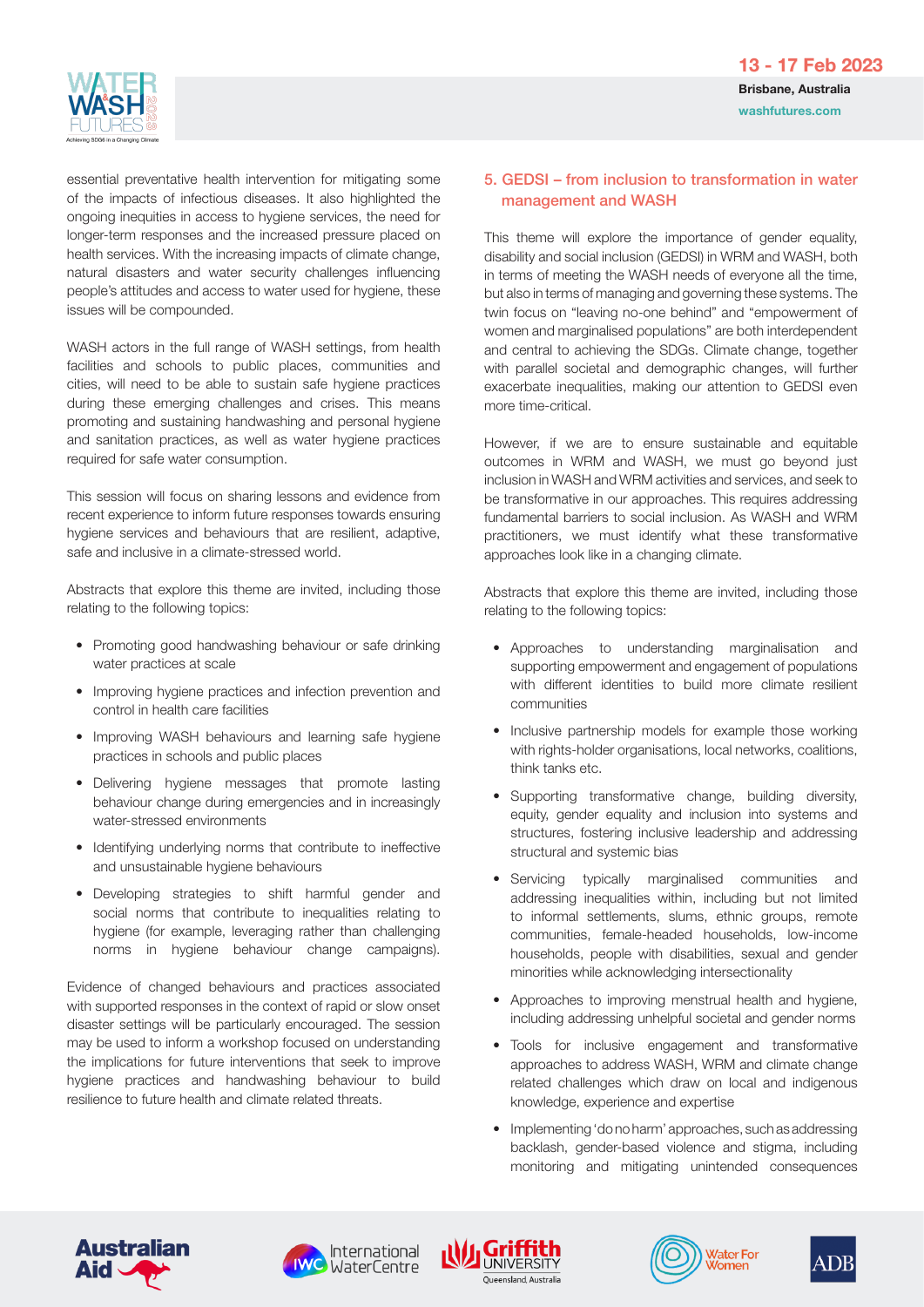

- Measuring changes in gender equality and power dynamics (including both improvements and backslides)
- Supporting equitable and inclusive workforces in WASH and WRM
- Strengthening data, evidence, knowledge, technologies, investment, and policies for delivering inclusive water and WASH services and impacts.

### 6. Strengthening WRM and WASH enabling environments for integrated approaches and resilient services

Improving the resilience of water resource and WASH management and services requires engaging with the human and governance systems behind decision-making and resource allocation. Progressing net-zero approaches to water resources and WASH requires human and governance systems that extend well-beyond these sectors. Achieving the ambitions – of resilient and climate-mitigating water and WASH systems will require enabling environments to embrace a systems view.

A systems perspective helps us to recognise that the water resources and WASH enabling environment need to work effectively as a whole system and is only as strong as its weakest component. A strong enabling system provides the legal, organisational, fiscal, informational, political and cultural contexts to make 'good' decisions. Such a system would include clear institutional arrangements, legal and regulatory frameworks, inclusive stakeholder engagement, be supportive of innovation, and require transparency and accountability. It should connect across and between scales, from local to international, and across institutional siloes.

A systems perspective also emphasizes water's

interconnections and interdependencies with many other sectors. Water-related institutions and actors must seek collaborations with other sectors – this too requires capacities, political and cultural contexts that enable such cross-sectoral action and learning of lessons. We must strengthen various aspects of WRM and WASH governance and enabling environments to ensure sound and inclusive water governance that respects and builds on social and environmental capital.

Abstracts that explore this theme are invited, including those relating to the following topics:

- Governance planning and engagement for reforms to achieve climate-resilient water resource and WASH
- Overcoming structural challenges limiting the enabling environment for improved climate-resilient water and WASH systems
- Funding gaps, lifecycle costs and innovative approaches to leveraging finance for climate-resilient WRM and WASH
- Citizens' engagement to enhance government and service provider accountability
- Measuring the effectiveness of governance systems for WRM and WASH services
- International aspects of water governance and diplomacy
- Inclusive coordination mechanisms for fostering collaboration and learning between government, civil society and the private sector
- Enabling environment strategies to foster cross-sectoral collaboration for integrated approaches to climateadaptation and mitigation
- Supporting governance mechanisms and structures to be more equitable, diverse in representation and accountable.

## Abstracts for conference presentations and posters

- We are calling for abstracts for presentations that align with the themes above. Details of the abstracts for training/workshops are also provided further below. Two types of conference presentations are invited:
- Oral presentations, to be presented during the first two days of the conference (13 and 14 February 2023); and
- Poster presentations, to be displayed during the conference and training days (13 to 17 February 2023), including the dedicated poster showcase event on Monday 13 February.









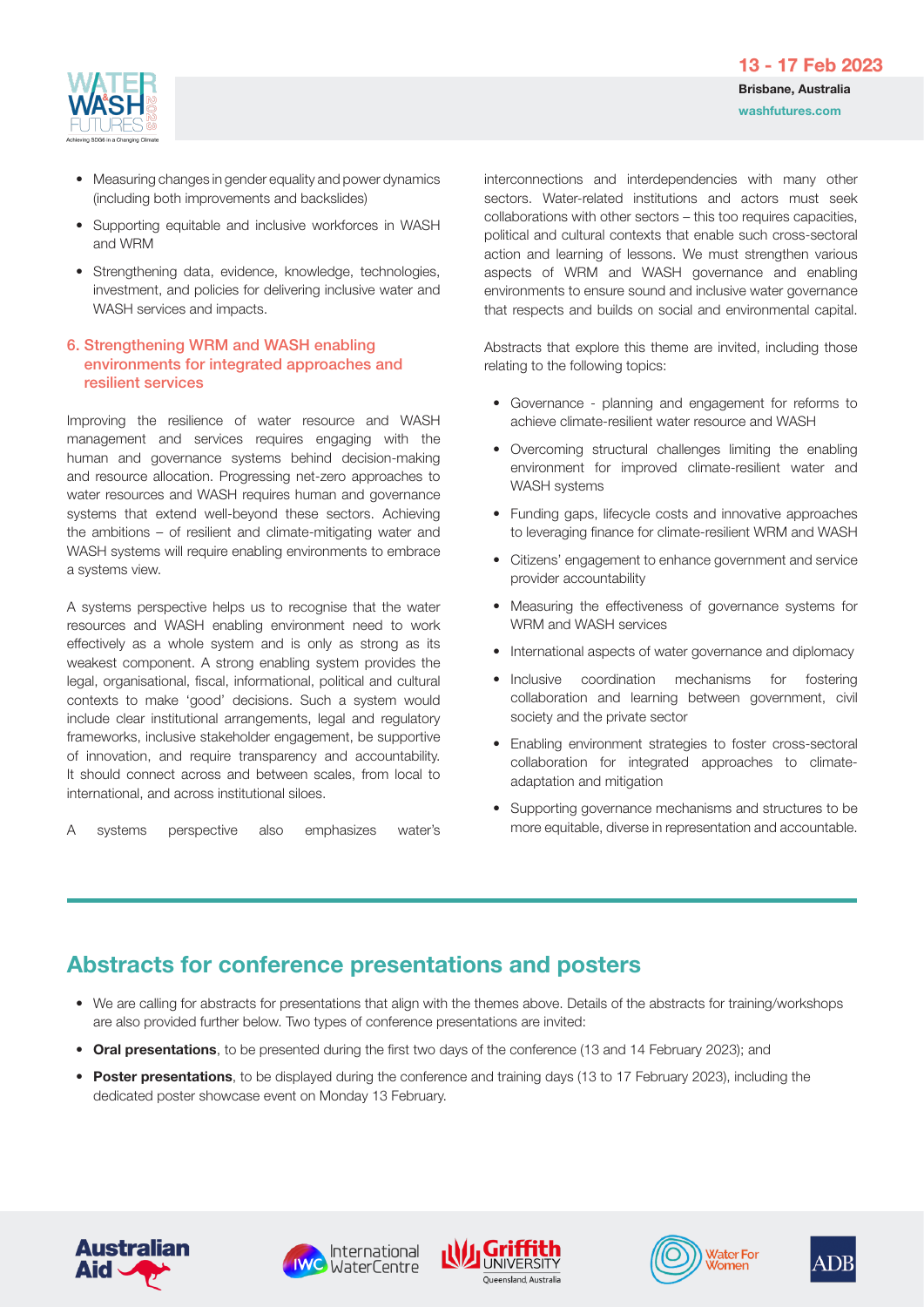

![](_page_6_Picture_1.jpeg)

## Abstract Format

- Abstracts should be submitted online at www.washfutures.com
- Please use the abstract template available from washfutures.com to prepare your abstract
- Save the abstract with the file name: WaWASH2023\_ Last name First Initial.doc (for example, for John Smith save as WaWASH2023\_smithj.doc)
- You will be required to (i) copy and paste your abstract details into the online abstract submission form, and (ii) upload your abstract document to the online abstract submission system
- Your abstract submission should clearly state which type of presentation you would like to make: oral or poster presentation
- Only submissions made online using the provided template will be considered
- Abstract submission deadline: Midnight (AEST) 15 August 2022.

## Selection Criteria

#### Individual abstracts will be assessed using the following criteria:

- 1. Relevance to nominated conference theme and the broader conference theme of 'achieving SDG6 in a changing climate'
- 2. Attention to one or more of the following cross-cutting issues:
	- Practical integration of WASH and WRM
	- Sustainability and scale (as key requirements for resilience)
	- Community engagement, roles and behaviours
	- Equality and social inclusion of marginalised people
- 3. Clarity and ability to communicate presentation description
- 4. Contribution of new knowledge or practical models, while acknowledging previous work related to the topic
- 5. Demonstrated awareness of relevance of work to other WASH/WRM practitioners and/or policymakers.

Presentations should rely on sharing practice-based evidence, such as rigorous evaluations or research, and abstracts should identify the type/source of evidence to be shared and its applicability to WASH and/or WRM.

In selecting the final program of presentations, the Conference Committee will give due consideration to achieving a balance of presentations concerning WASH and WRM, and to forming sessions of related presentation topics.

The Committee strongly encourages presentations from a diversity of people (including gender, sexual and gender minority groups, age, people with diverse disabilities).

## Submission Types

### Oral presentations (13-14 February 2023)

- The abstract should clearly describe the process/approaches used to achieve the work, achievements or findings to date as well as critical reflections on challenges faced, lessons learned and implications for the sector
- Maximum abstract word count: 300 words
- Presentations must be made in person and the presenters should be identified at the time of submitting the abstract
- Presentations are anticipated to be between 10-20 minutes long, and will be delivered alongside 2-4 other presentations about similar topics in a session. Presenters will be advised of specific details for the duration of their presentation upon release of the conference program. The sessions will be designed and facilitated to allow for delegate questions about specific presentations as well as open discussion on the session topic, which will be facilitated by a session facilitator

![](_page_6_Picture_30.jpeg)

![](_page_6_Picture_31.jpeg)

![](_page_6_Picture_32.jpeg)

![](_page_6_Picture_33.jpeg)

![](_page_6_Picture_34.jpeg)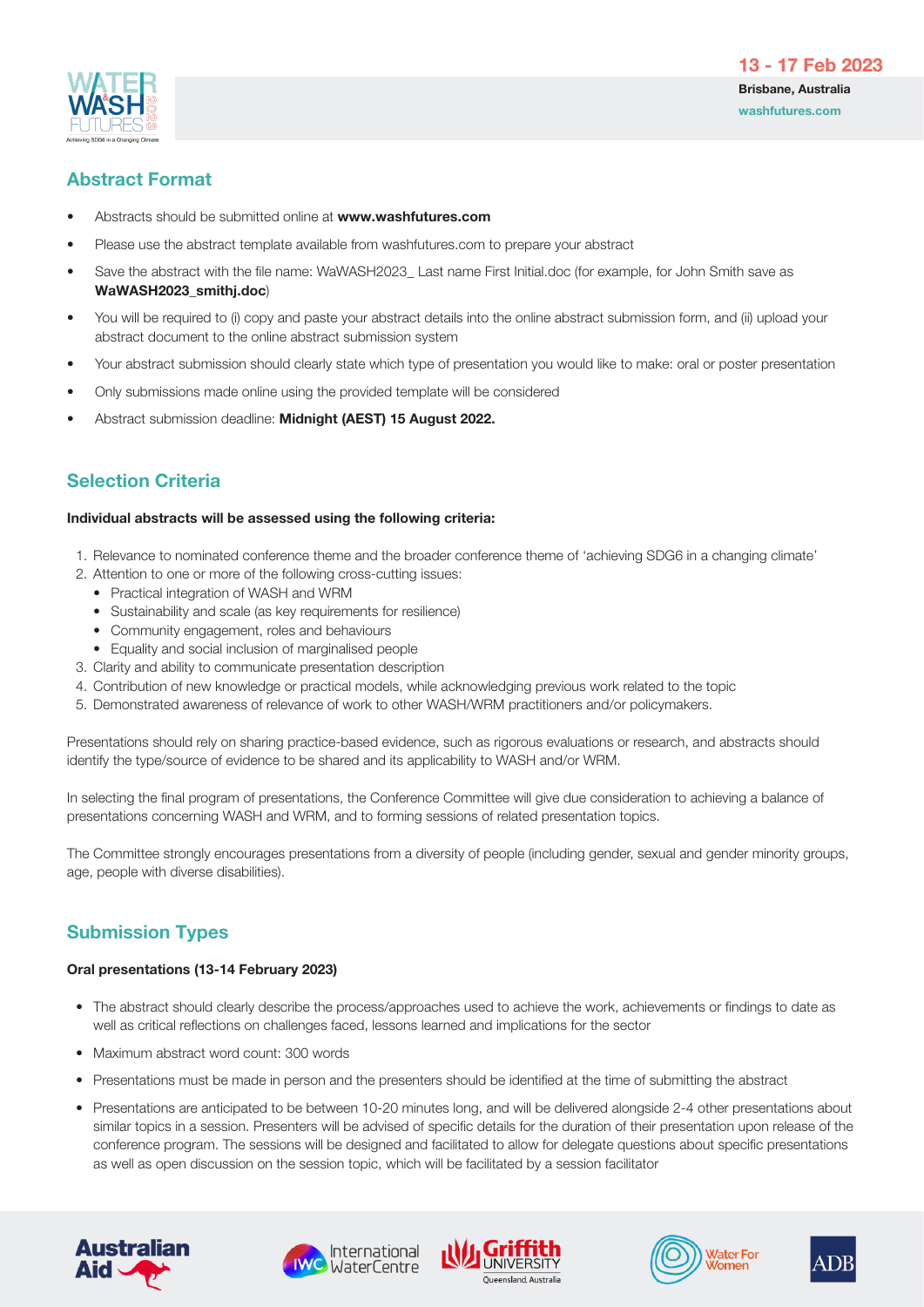![](_page_7_Picture_0.jpeg)

- Presenters may use PowerPoint or other presentation software (not required). A presenter's guidelines and PowerPoint template will be provided to accepted conference presenters. Where PowerPoint or similar aids are not used, presenters will be asked to prepare a transcript of the presentation prior to the conference
- Presenters will be asked to submit a draft of their presentation prior to the conference to be reviewed by the Conference Committee to assist in developing cohesive sessions and ensure a high quality of presentations and sessions is achieved.

#### Poster presentations (15-17 February 2023)

- Posters will be prominently displayed at the conference, including during a dedicated poster showcase event
- Maximum abstract word count: 300 words
- The poster should provide the audience with sufficient information to understand the process and outcomes of the research or practice being described
- Guidelines for posters will be provided to accepted poster presenters. The most effective posters employ a mix of text, images and data to convey the main aspects and outcomes of research or practice in a clear and striking manner. Text-heavy posters and small text size should be avoided
- Preparation and printing of suitable posters will be your own responsibility and will be at your own cost
- Prizes will be awarded for the Most Popular and Best posters.

## Conditions of Presenting

- All presenting authors must register by 1 December 2022 to attend the Water and WASH Futures 2023 Conference and must have paid their fee in full prior to the event
- All presenting authors must intend to make their presentations in-person at the conference in Brisbane. However, an alternative presentation option will be made for those that are unable to travel due to COVID restrictions (most likely in the form of prerecorded presentations)
- All travel and accommodation for presenting authors is at their own expense
- All authors must accept the conditions in the Presenter Consent and Release Form upon abstract submission
- Any abstract without at least one registered presenter will be withdrawn from the program unless there is a letter provided explaining the reasons for this and the Secretariat accepts this reason.
- Standard audio-visual equipment is provided for all sessions (microphone, lectern, data projector, screen, laptop). Any additional requirements must be listed in the online submission system to check that these can be accommodated
- Material presented must be based on the authors' own original material
- Presentations will be recorded and made available on the conference website after the conference.

## Abstracts for training and workshops

The Conference Committee is extending opportunities for capacity development to delegates through face-to-face training and workshop sessions. These sessions may take the form of either/both:

- Training, during which the training leaders share existing knowledge with participants through interactive activities and materials, or
- Workshops, during which the training leaders facilitate the sharing of knowledge provided by themselves as well as by the participants. The workshops are suited to topics for which knowledge is still emerging and so collective sharing of knowledge is likely to provide a more comprehensive update on the knowledge. Examples of how this could be achieved include panels

![](_page_7_Picture_24.jpeg)

![](_page_7_Picture_25.jpeg)

![](_page_7_Picture_26.jpeg)

![](_page_7_Picture_27.jpeg)

![](_page_7_Picture_28.jpeg)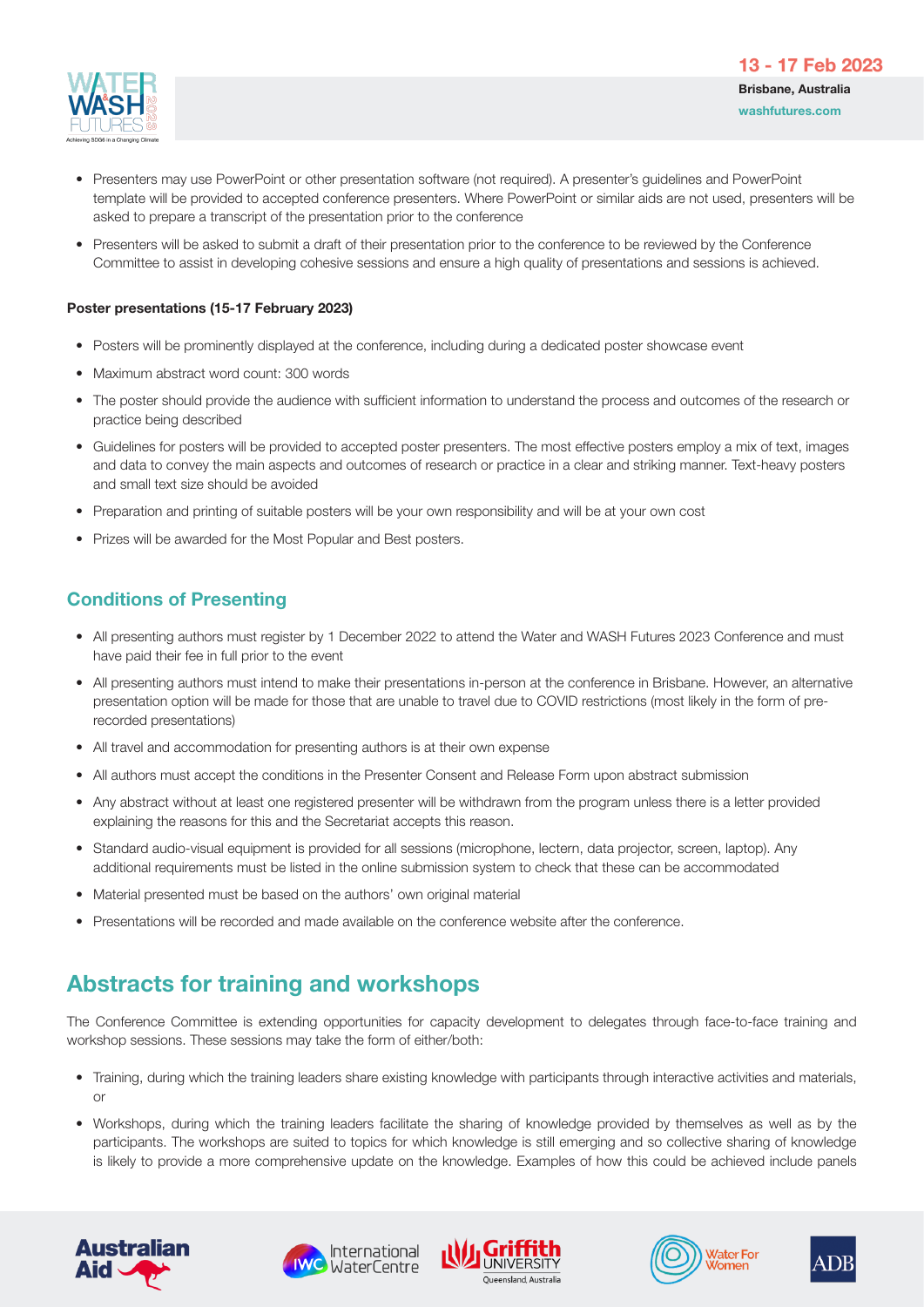![](_page_8_Picture_1.jpeg)

 of participants sharing their knowledge, and breakout groups to discuss the state of knowledge on specific topics and report back to the broader group.

Abstracts are invited from interested individuals or groups on the conference topics, or other relevant topics, Collaborations between organisations are encouraged, as are teams of trainers/workshop presenters, to enable a diversity of experiences from conceptual/ academic to practice.

The Conference Committee will review abstracts and work in partnership with selected training/workshop teams to ensure the training program delivers high quality opportunities for building the capacity of delegates. If abstracts are received from different authors, for a similar topic, the Committee may request those authors to explore the potential to collaborate on delivery of the training session.

## Key requirements

- Each workshop should be planned to be delivered in durations of between half a day to two days, in Brisbane, Australia
- The most effective training makes use of adult learning methods, allows for a high level of participant activity (active learning) and uses trainers with specific practice and pedagogy skills
- Each training workshop must be designed to accommodate up to 70 participants. Workshop convenors will be provided with an update on registration numbers 2 weeks prior to the conference.

## Abstracts should

- Be submitted in the approved template (available from www.washfutures.com)
- Summarise the subject of the training and its importance
- Summarise the expected learning outcomes for participants
- Summarise training method or approach, including the proposed duration (½ day, 3/4 day, 1 day, 2 days)
- Summarise the training team including their experience both of the subject matter and in training
- Not exceed 500 words.

## Selection criteria

### Abstracts will be chosen based on the following criteria:

- Relevance of training workshop/topic to WASH and/or WRM sector
- Clarity of training/workshop description
- Appropriateness of approach for the training/workshop (including participant interactivity)
- Experience of proposed training/workshop leaders
- Builds upon previous work related to the topic.

## Selection and Notification Process

You will be notified by email by 15 October 2022 if your application for a presentation, training workshop and/or poster was successful. The Committee may, with your approval, edit your abstract for the purposes of clarity of communication. If this occurs, it is critical you carefully check the edited abstract for grammar, spelling and technical correctness.

![](_page_8_Picture_25.jpeg)

![](_page_8_Picture_26.jpeg)

![](_page_8_Picture_27.jpeg)

![](_page_8_Picture_28.jpeg)

![](_page_8_Picture_29.jpeg)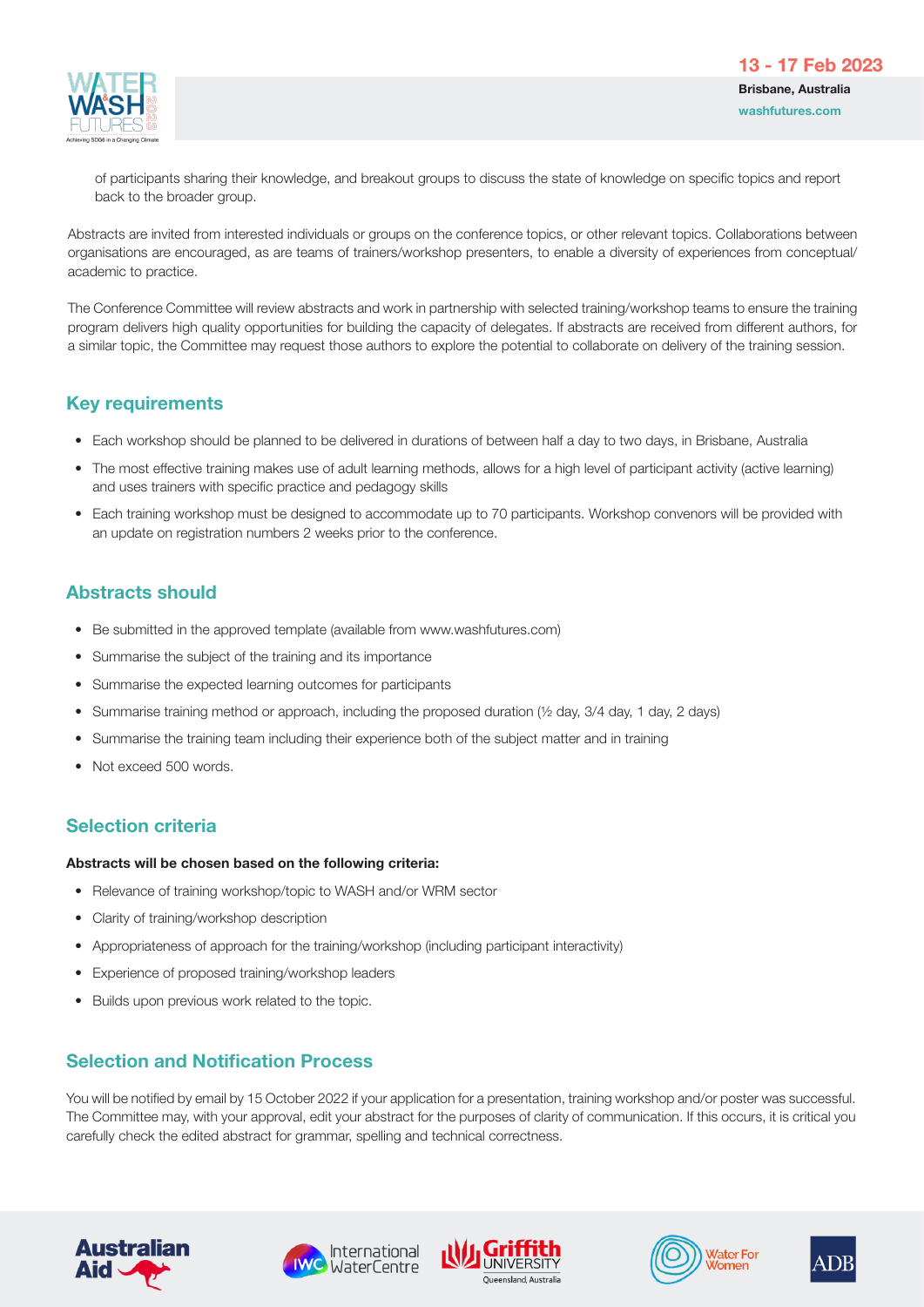![](_page_9_Picture_0.jpeg)

## Publication of abstracts and presentations

All accepted abstracts will be published in the conference handbook. Copies of all presentations, with audio or audio-visual, will be made available on the conference website after the conference.

## Privacy Statement

In accordance with the Privacy Amendment Act 2001, we advise that information provided in the online submission system will be held in a database on a secure server by the International WaterCentre.

## Awards

A range of awards will be presented during a networking event, for individuals and organisations. Further information on the awards will be published on the conference website.

### Key Dates

Abstract submission closes: 15 August 2022 Expected notification of acceptance: 15 October 2022 Deadline for acceptance by authors: 31 October 2022 Early bird registration closes: 30 November 2022 Deadline for registration for presenting authors: **1 December 2022** Submission of draft presentations for review: 12 January 2023

## Partners and Sponsors

Water and WASH Futures is a partnership activity of the Australian Government Department of Foreign Affairs and Trade and the International WaterCentre at Griffith University. The Lead Partners for this conference are:

![](_page_9_Picture_12.jpeg)

![](_page_9_Picture_13.jpeg)

![](_page_9_Picture_14.jpeg)

![](_page_9_Picture_15.jpeg)

![](_page_9_Picture_16.jpeg)

We also gratefully acknowledge sponsorship provided by the Australian Water Partnership

![](_page_9_Picture_18.jpeg)

## Water and WASH Futures Committee

![](_page_9_Picture_20.jpeg)

![](_page_9_Picture_21.jpeg)

![](_page_9_Picture_22.jpeg)

![](_page_9_Picture_23.jpeg)

![](_page_9_Picture_24.jpeg)

![](_page_9_Picture_25.jpeg)